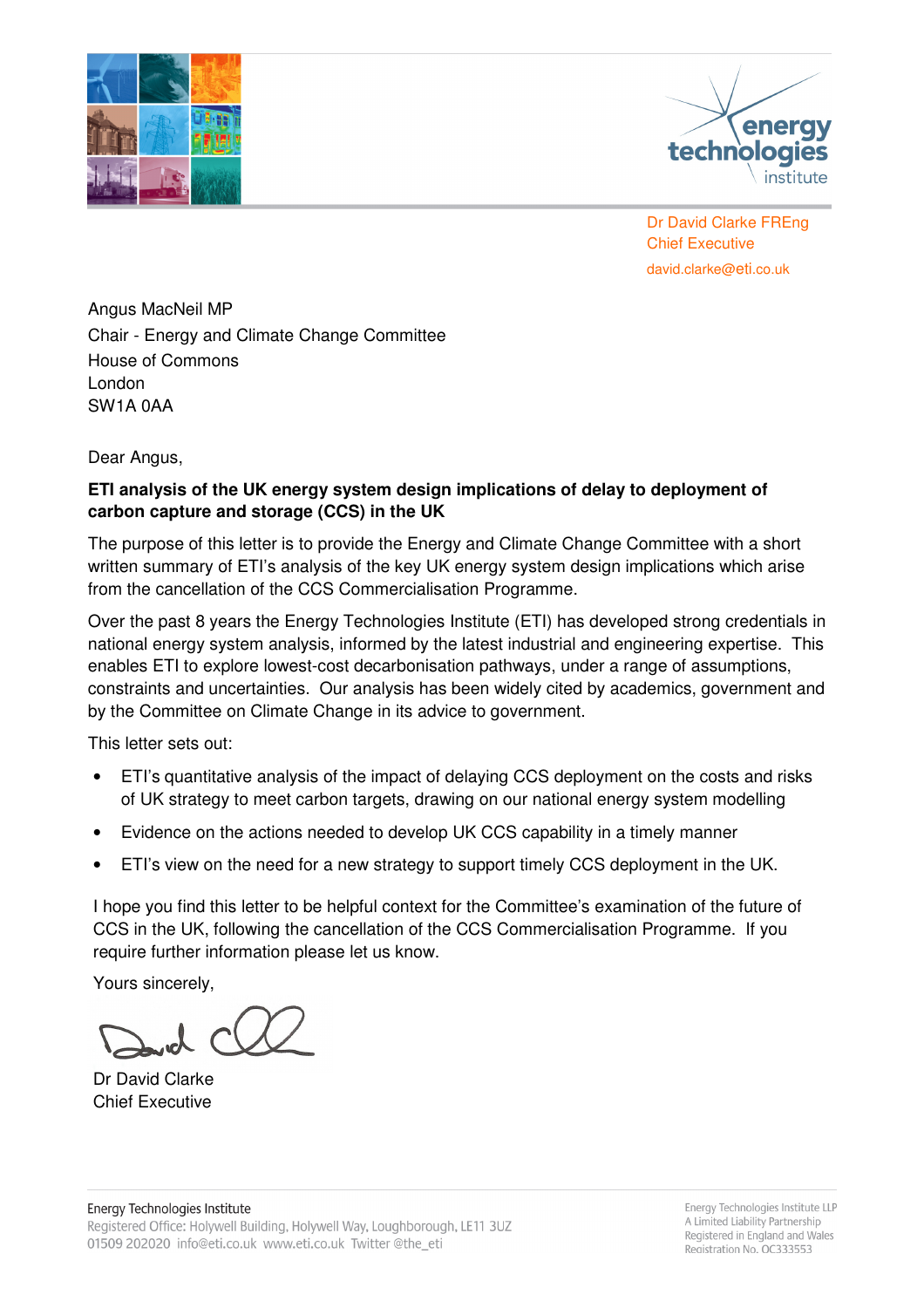# **The impact of delaying CCS market development and deployment**

- $1.$  the costs imposed on consumers and businesses by a transition to low carbon energy. This conclusion remains robust under a wide range of scenarios. ETI's analysis has consistently shown that CCS is a key component of strategies to minimise
- 2. The recent government decision to cancel the CCS Commercialisation Programme clearly affects the prospects and potential timing of deployment of CCS in the UK.
- $3<sub>1</sub>$  the deployment of CCS on the costs and risks of broader UK decarbonisation strategy. Specifically, ETI analysis can highlight how the cost impact of reducing emissions is affected by system design changes. We have examined the impact of : In this context ETI has carried out further analysis to assess the impact of slowing progress in
	- a 10 year delay in developing UK capability to deploy CCS (equates to deployment from 2030 rather than 2020)
	- adopting a decarbonisation strategy which permanently excludes the deployment of CCS
- 4. We have compared these scenarios against our previous baseline case in which CCS is deployed from the early 2020s. The key cost messages emerging from this analysis are:
	- Delaying the development of CCS in the UK by ten years has a high chance of significantly increasing the cost of carbon abatement to the UK economy.
	- Delay adds an estimated £1-2 bn per year throughout the 2020s to the otherwise best achievable cost for reducing carbon emissions (an increase of 15-25% above the baseline).
	- Delay is also likely to increase longer term costs, adding an estimated £4–5 bn per year to the otherwise best achievable cost of reducing carbon emissions in 2040 (even after deploying CCS in the 2030s).
	- By 2050, as the delayed CCS infrastructure matures, the gap begins to narrow, but legacy effects still result in an additional cost estimated to be around £2–3 bn per year.
- 5. Meeting 2030 carbon budgets with a ten year CCS delay appears to :
	- Increase substantially the need to roll out more renewables (most likely onshore and offshore wind and solar PV farms) coupled with;
	- Implementing early decarbonisation of space heating (modelling suggests biomass boilers and district heat in preference to electric heating). This bring increased power system operability risks – principally the need for approaches to manage renewables intermittency and system resilience (frequency response).
	- Increase the desired roll-out rate for new nuclear and also suggest that this may be preferred as 'cyclable' Small Modular Reactors (SMRs) rather than large units.
- 6. is very likely to result in substantially higher costs (>2% of GDP by 2050 across the energy In line with previous ETI analysis, achieving 2050 carbon targets without deploying any CCS system).
- 7. Avoiding substantially higher costs in meeting carbon targets in the longer term (post-2030) depends on the UK developing a capability to rapidly rollout CCS infrastructure and capture projects in power, gasification and industry in the 2030s and 2040s.
- 8. ETI modelling evidence suggests that both costs and risks to the UK's decarbonisation pathway could be reduced by bringing forward, rather than delaying, the deployment of CCS.

<sup>© 2015</sup> Energy Technologies Institute LLP. The information in this document is the property of Energy Technologies Institute LLP and may not be copied or communicated to a<br>third party or used for any purpose other than that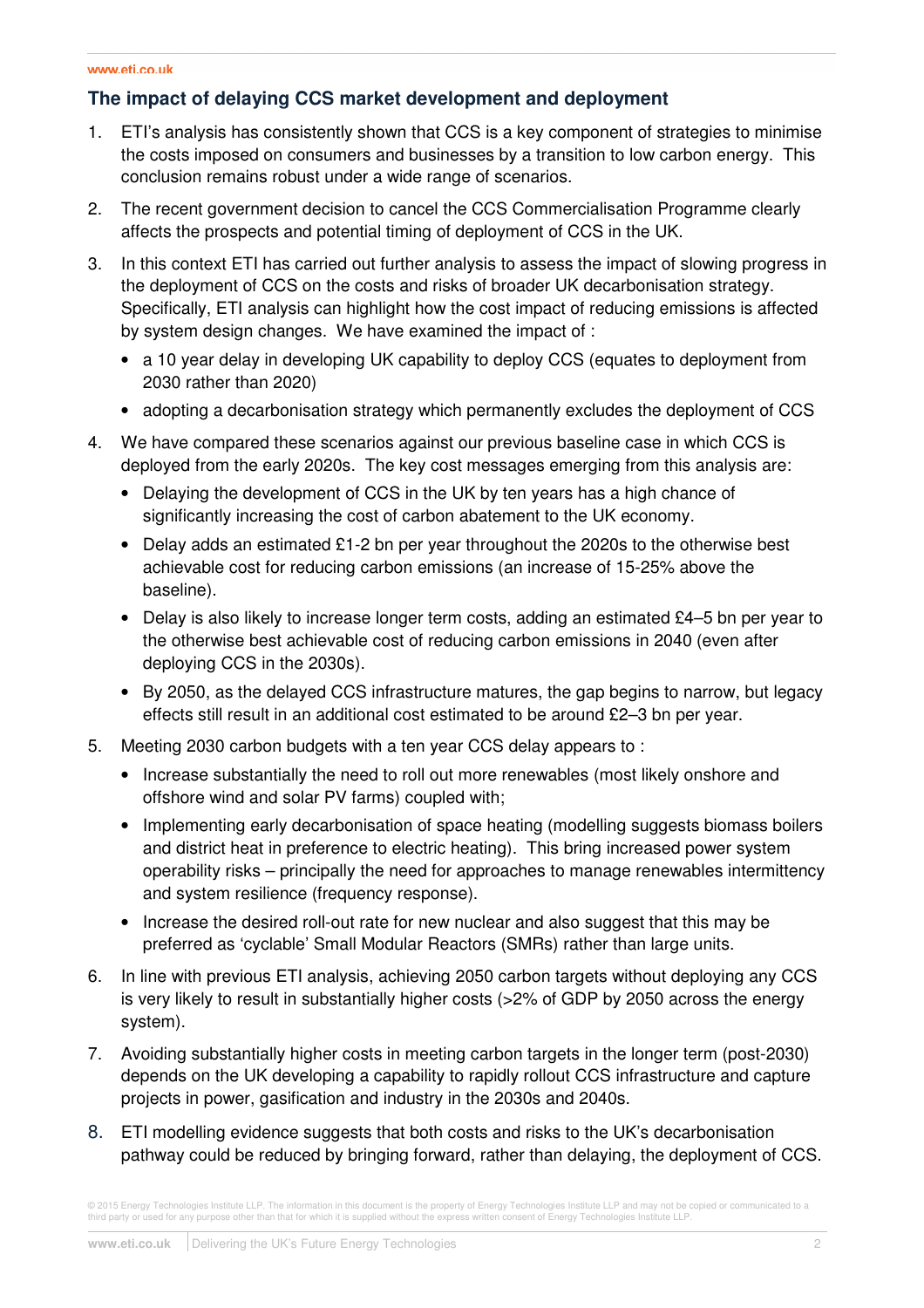## **Actions needed to develop UK CCS capability in a timely manner**

- $\mathbf{q}$  'Building the UK carbon capture and storage sector by 2030 – Scenarios and actions' (see last page of this note for a summary). This work assumed that the CCS Commercialisation Programme would go ahead. ETI is now refreshing its assessment of the actions needed to develop the capability to deploy CCS in the UK in a timely manner in light of both the recent decision not to proceed with the CCS commercialisation competition and also the implications of other 'energy policy reset' announcements. ETI set out the actions needed to develop CCS in the UK in March 2015 in its publication
- 10. The key points relevant to CCS which emerge from our current analysis and major project work are that :
	- sequentially (at least 3), ie; industrial scale deployment not innovation from technology focused R&D activity (or reliance on CCS technology innovation taking place in other countries to drive cost reduction). The key to reducing the cost of CCS is delivering a small number of large plants
	- existing technology in the UK can drive output energy costs down by as much as 45% through a combination of learning by doing, infrastructure sharing and reductions in financing costs (see chart below). • Our analysis strongly suggests that risk reduction through sequential deployments of
	- priority. This is due to the long lead times for developing storage sites, and the importance of giving investors clarity around access to proven stores to support final investment decisions. Early investment in the appraisal of potential North Sea CO2 stores continues to be a



 Levelised costs are in UK£ 2013, capital costs are +/- 40%( EPC \*1.4), discount rates are adjusted for risk (range 9-16%). Gas £24/ MWht and CO2 emission £31/te. All plants other than first demonstration plant are 860MW net output.

 © 2015 Energy Technologies Institute LLP. The information in this document is the property of Energy Technologies Institute LLP and may not be copied or communicated to a third party or used for any purpose other than that for which it is supplied without the express written consent of Energy Technologies Institute LLP.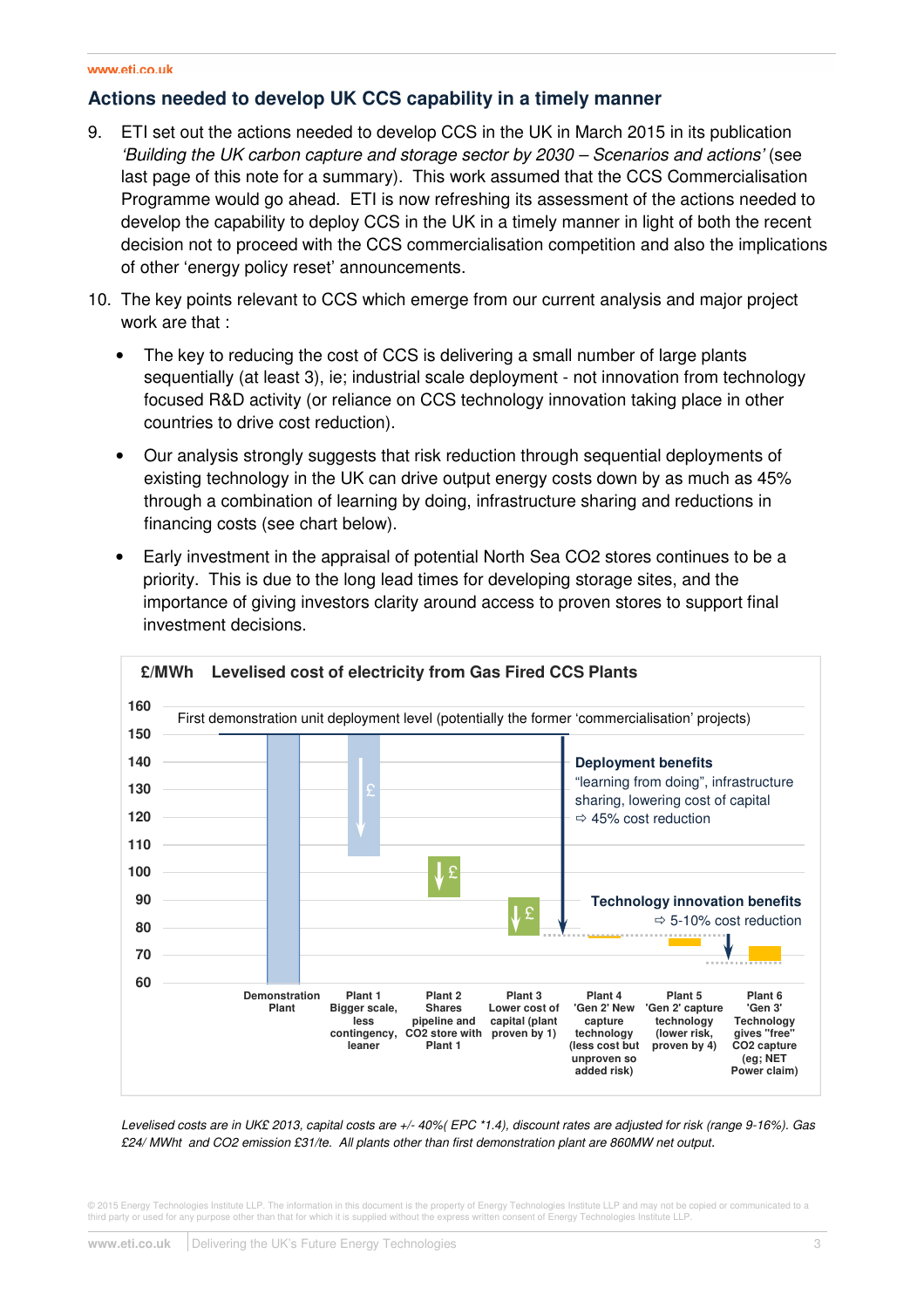### **Towards a new strategy for CCS in the UK**

- 11. In view of the strong evidence that points to the likelihood of increased costs and risks arising from delaying CCS in UK, there is a critical need to develop a new, alternative strategy to support CCS deployment during the 2020s and avoid a situation where the availability of CCS is effectively denied to the UK permanently. The previous strategy of public sector capital support has now failed twice, hence a different approach is key.
- 12. A new, realistic and pragmatic strategy should be developed, recognising:
	- The constraints around public expenditure on capital support for CCS and the emerging emphasis on the role of new gas capacity.
	- The need for an attractive policy 'offer' to attract private sector investment to develop and build early projects, with clear rewards for first movers and those who deliver low carbon energy cost-effectively.
	- The need to strategically shape early project selection and scoping to minimise costs and risks, maximise the chances of success and create the platform for further deployments with steadily reducing costs.
- 13. There are a range of strategy options (which we are currently examining) but all will depend on clear policy support and signals to attract the private sector risk capital required during the early stages of CCS development. New thinking is needed to develop an attractive policy offer, structured to reflect the particular challenges of CCS. From a policy perspective this can be structured in a 'no regrets' format, by linking rewards and contract award to the delivery of policy objectives, most obviously, delivery of cost-effective low carbon energy.
- 14. A strategic approach could also minimise cost and risk during the early stage of CCS development, by paying close attention to the location and design of the first project(s). Selecting and scoping the right early projects can maximise early cost reductions, so helping to build confidence in the emerging sector and in the firmness of policy support.
- 15. Recognising that a delay is now inevitable, greater emphasis needs to be placed on ensuring that any new unabated gas plants are both sited and financed in line with any new CCS strategy, even if they are not fitted with CCS from day 1. This would create the early, visible linkage between rewards for delivery of cost-effective low carbon energy and subsequent long term retrofit implementation of CCS.

© 2015 Energy Technologies Institute LLP. The information in this document is the property of Energy Technologies Institute LLP and may not be copied or communicated to a<br>third party or used for any purpose other than that